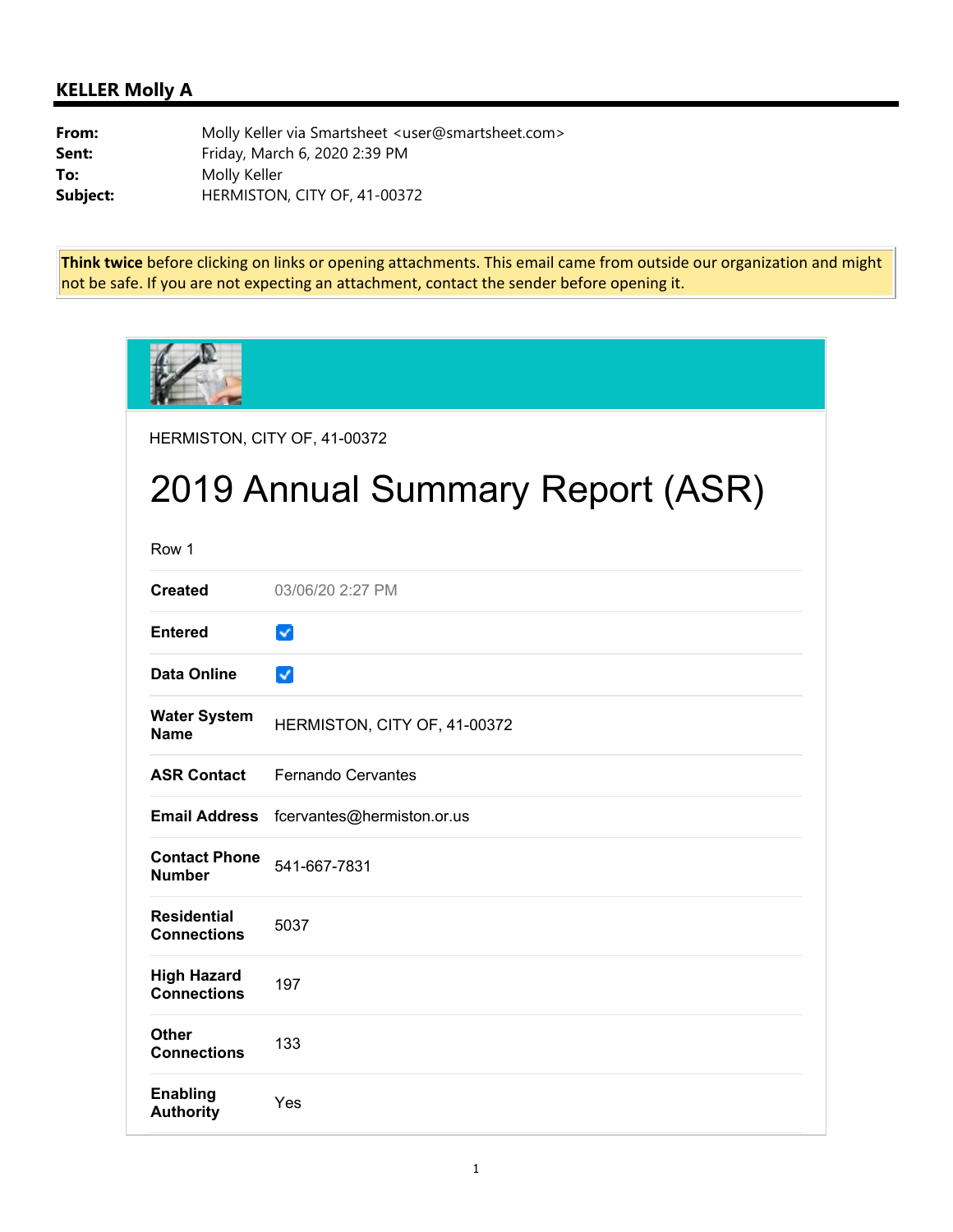| <b>Revised</b><br><b>Enabling</b><br><b>Authority</b>              | No                         |
|--------------------------------------------------------------------|----------------------------|
| <b>CCCS Name -</b><br>Large system<br>only                         | <b>Fernando Cervantes</b>  |
| <b>CCCS</b><br>Information -<br>Large system<br>only               | Water System Employee, or  |
| CCCS Cert # -<br>Large system<br>only                              | 3570                       |
| <b>CCCS Phone -</b><br>Large system<br>only                        | 541-314-7734               |
| <b>CCCS Email -</b><br>Large system<br>only                        | fcervantes@hermiston.or.us |
| <b>Written BFP</b><br>program plan?<br>- Large system<br>only      | Yes                        |
| <b>BFPP</b> - list of<br>high hazards -<br>Large system<br>only    | Yes                        |
| BFPP-<br>Procedure -<br>Large system<br>only                       | <b>No</b>                  |
| <b>BFPP Notify</b><br>Water User -<br>Large system<br>only         | Yes                        |
| <b>BFPP</b> - Type of<br>Protection -<br>Large system<br>only      | Yes                        |
| BFPP-<br><b>Corrective</b><br><b>Action - Large</b><br>system only | Yes                        |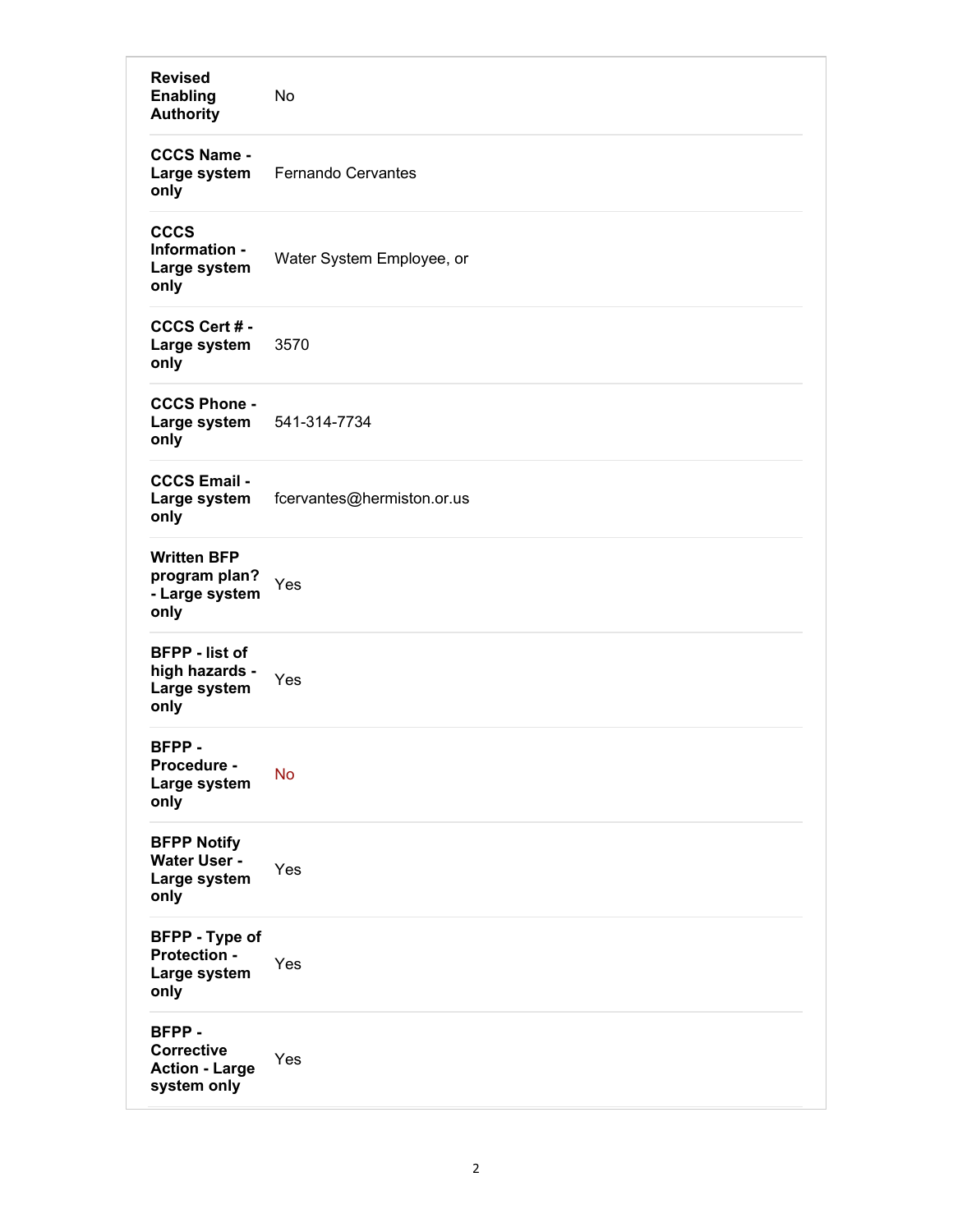| <b>BFPP - Current</b><br>records - Large Yes<br>system only        |                                                                                                                     |
|--------------------------------------------------------------------|---------------------------------------------------------------------------------------------------------------------|
| <b>BFPP - Public</b><br><b>Education -</b><br>Large system<br>only | Yes                                                                                                                 |
| Do you have<br>RP?                                                 | Yes                                                                                                                 |
| RP - How Many 197                                                  |                                                                                                                     |
| <b>RP</b> - Tested                                                 | 84                                                                                                                  |
| <b>RP</b> - Passed                                                 | 81                                                                                                                  |
| <b>RP</b> - Failed                                                 | $\mathbf{1}$                                                                                                        |
| <b>RP % Tested</b>                                                 | 43%                                                                                                                 |
| $RP -$<br><b>Comments</b>                                          | We Sent out letters to customers with backflow devices, unfortunately thats<br>all the tests that we received back. |
| Do you have<br>any DC?                                             | Yes                                                                                                                 |
| DC - How Many 1155                                                 |                                                                                                                     |
| <b>DC</b> - Tested                                                 | 462                                                                                                                 |
| DC - Passed                                                        | 457                                                                                                                 |
| <b>DC - Failed</b>                                                 | 4                                                                                                                   |
| DC - % Tested                                                      | 40%                                                                                                                 |
| DC -<br><b>Comments</b>                                            | Letters were sent to our customers but this is all that we got back.                                                |
| Do you have<br>any PVBs?                                           | Yes                                                                                                                 |
| <b>PVB - How</b><br><b>Many</b>                                    | 155                                                                                                                 |
| <b>PVB - Tested</b>                                                | 52                                                                                                                  |
| <b>PVB - Passed</b>                                                | 51                                                                                                                  |
| <b>PVB - Failed</b>                                                | $\mathbf{1}$                                                                                                        |